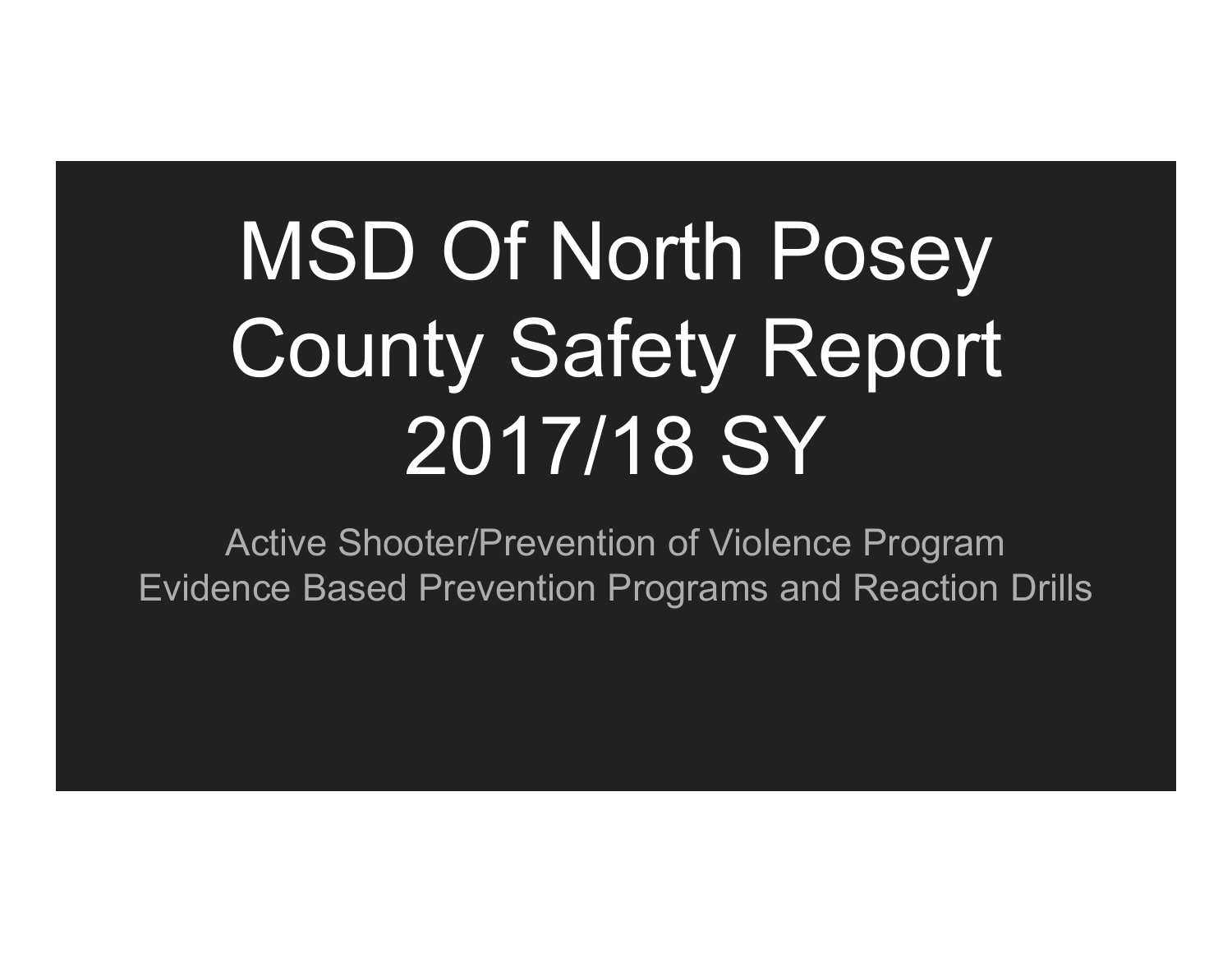## Progression of Active Shooter Drills

2010-11 SY: State Police conduct trainings for State Police in North Posey Schools.

2011-12 SY: Active Shooter Drill held at Farmersville/MVJHS. North Posey Administration invited to attend.

2012-13 SY: North Posey School District Annual Active Shooter Drills Begin. Active Shooter Drill held at North Posey Junior High all district faculty and staff invited to attend.

2017-18 SY: Active Shooter Training/Drills held in each building with faculty and staff.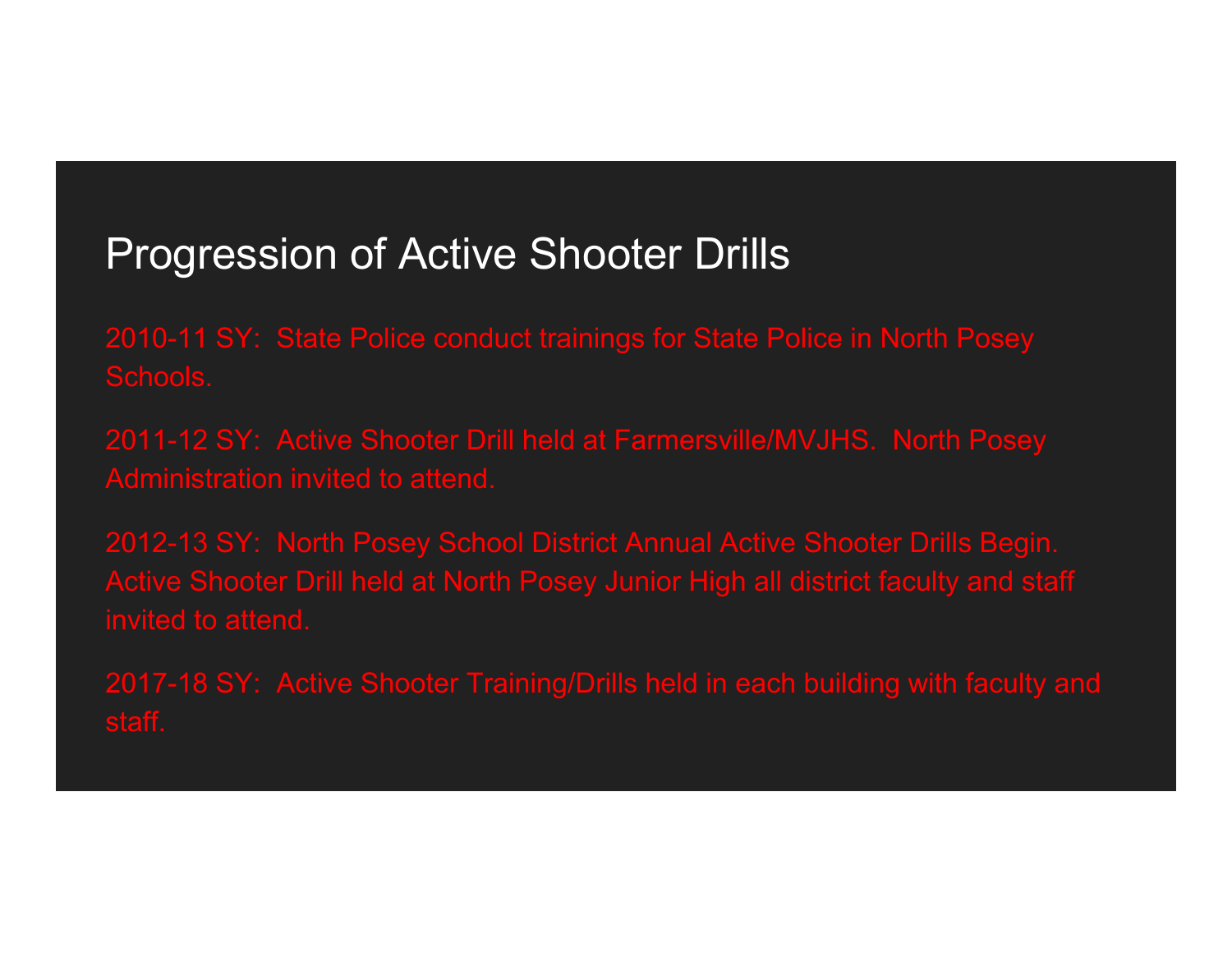# **Prevention of Violence Program/Active Shooter Training Activities- 2017/18 SY**

#### **State Police & Sheriff Department Trainings**

10/19/17 Officer Werkmeister training with NPHS staff /Active Shooter drill with staff at NPHS 11/1/17 Officer Werkmeister training with NPJHS staff/Active Shooter drill with staff at NPJHS

01/10/18- Officer Werkmeister and Posey Co. Deputies -Active Shooter Presentation/drill with NE staff.

02/13/18 PD with School Resource Officers on lockdowns with South Terrace staff

03/18 Officer Werkmeister Staff Training at South Terrace with Q/A on Active Shooter

05/24/18 Officer Werkmeister and Posey County Deputies training with South Terrace Staff

Active Shooter drill with staff at South Terrace Elementary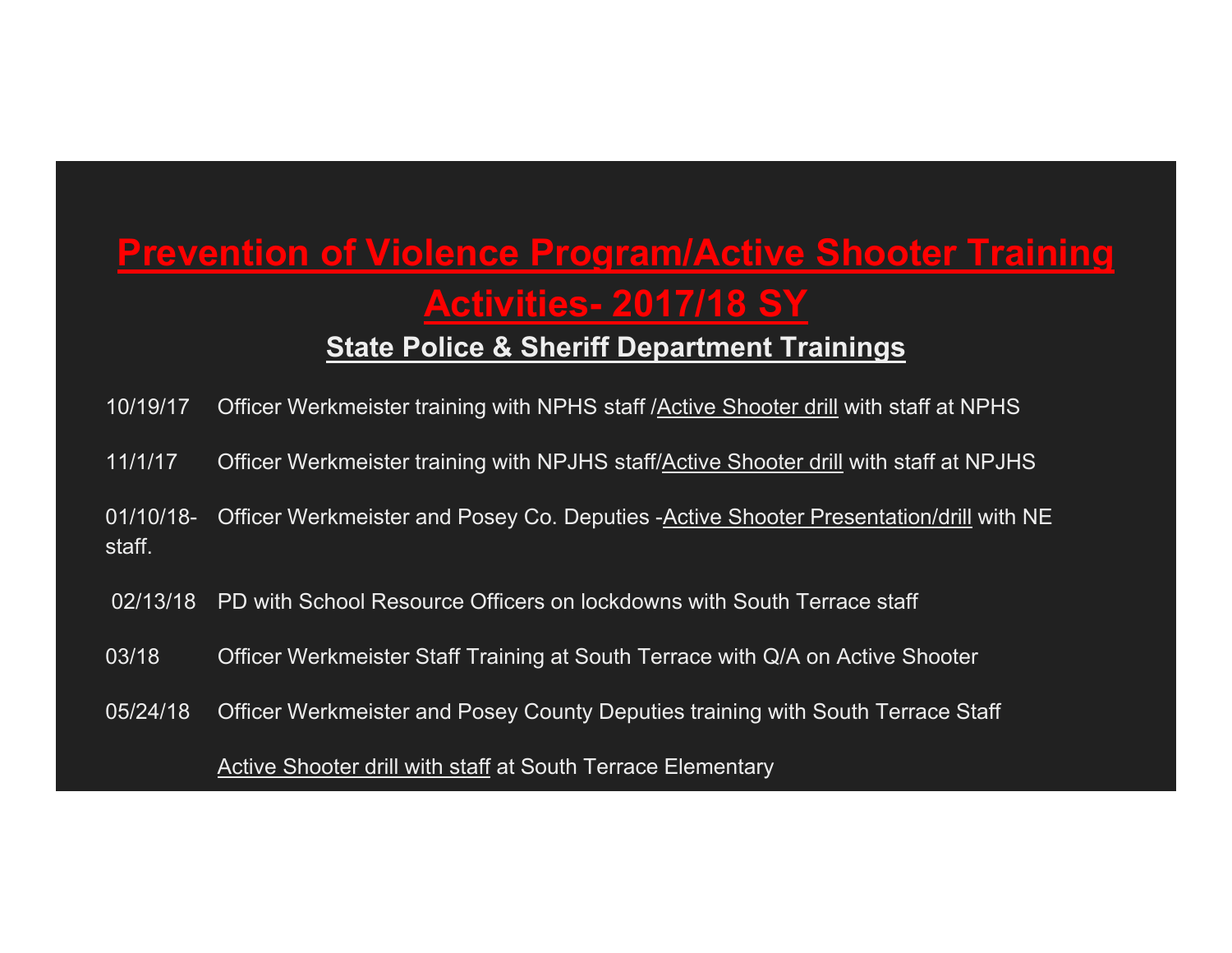## Hard /Soft Lockdown Drills Practiced and Actual Lockdowns **with Students** & Staff

- 11/07/17 Soft Lockdown @ NPJHS/NPHS
- 02/18 **Soft Lockdown Drill @ North Elementary School**
- 02/18 **Hard Lockdown Drill @ North Elementary School**
- 02/15/18 Hard Lockdown Drill @ NPJHS/NPHS
- 02/21/18 Soft Lockdown Drill @ South Terrace
- 02/22/18 Soft Lockdown Drill @ NPJHS/NPHS
- 02/23/18 Hard Lockdown Drill @ South Terrace
- 05/02/18 Soft Lockdown @ South Terrace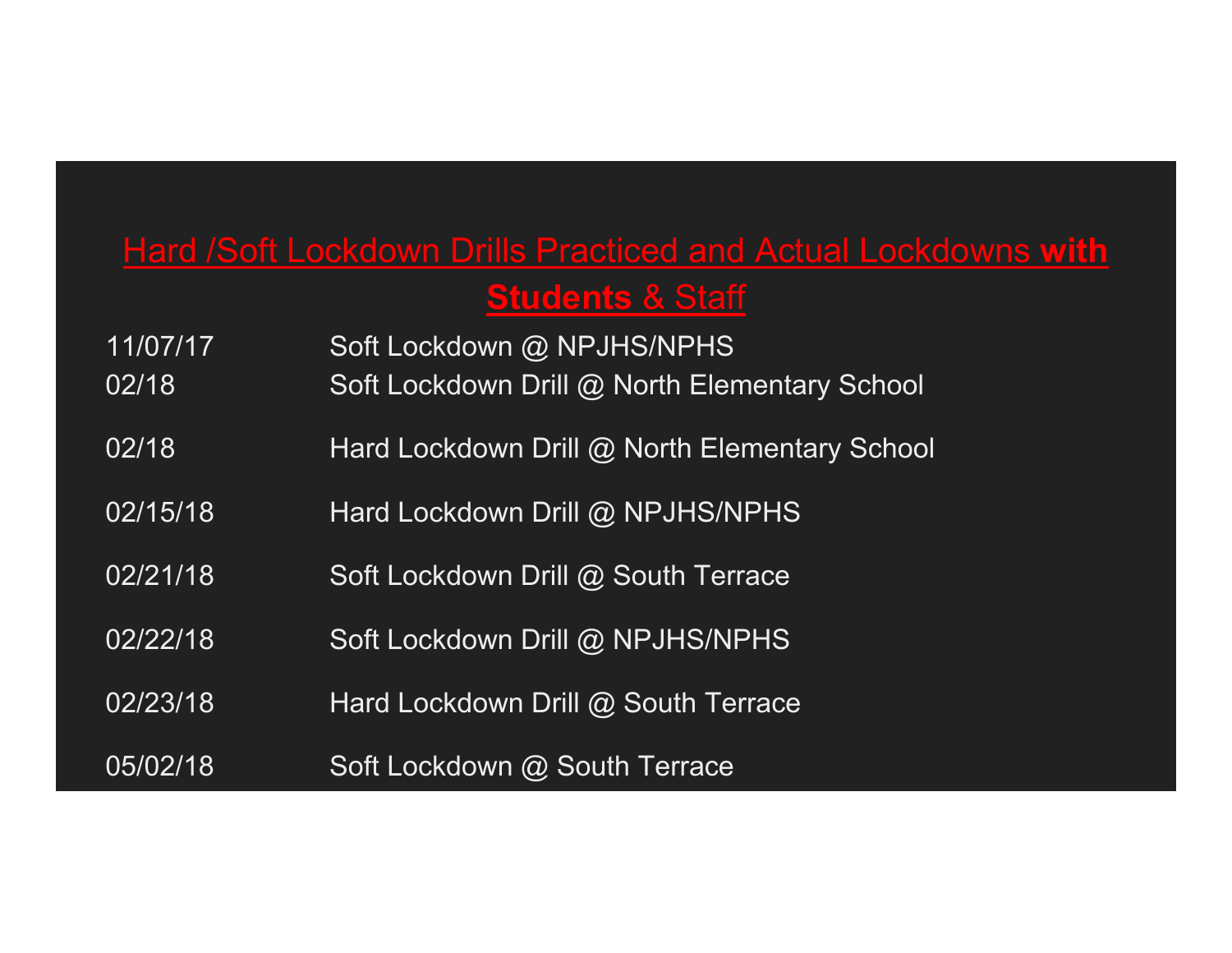### ADDITIONAL PREVENTION OF VIOLENCE TRAININGS FOR STUDENTS FACULTY & STAFF

August 2017 Staff training on fire, evacuation, and soft/hard lockdowns at each building and staff sign off.

July 25, 2017 Mr. Kavanaugh Reviews Safety Plans with administration

Aug.- Oct. 2017 Bullying Prevention Training District-Wide

January 10, 2018 Crisis Prevention (CPI) Training NPHS &

NPJHS Staff

February 8, 2018 CPI Training continues at NPHS/NPJHS

March 20, 2018 Indiana State Police- Officer Giddings- Cyber Safety with NPHS and NPJHS students, faculty, and staff.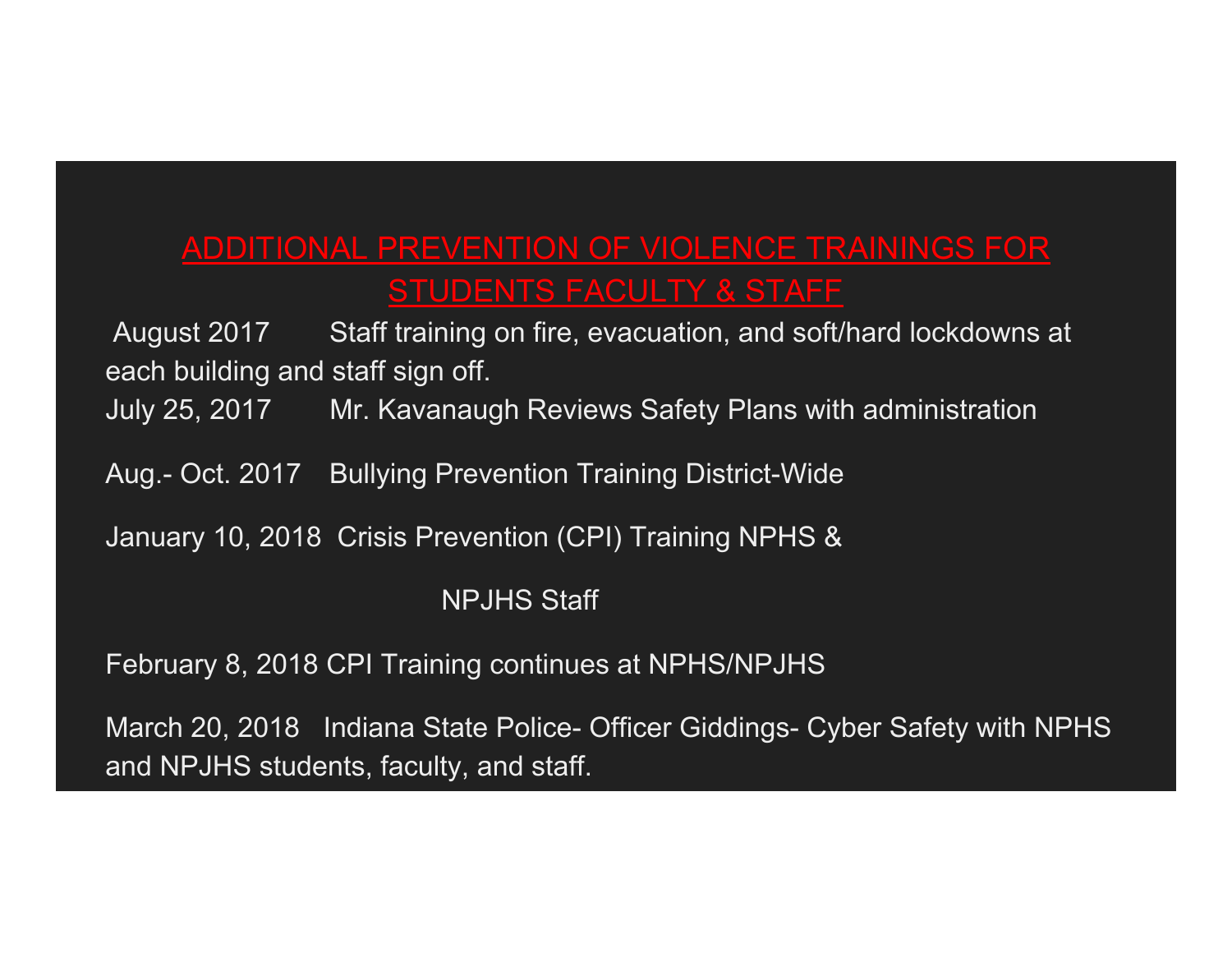#### **Safety Meetings, Conferences and Audits**

September, 2017 ISSA Fall Advanced Training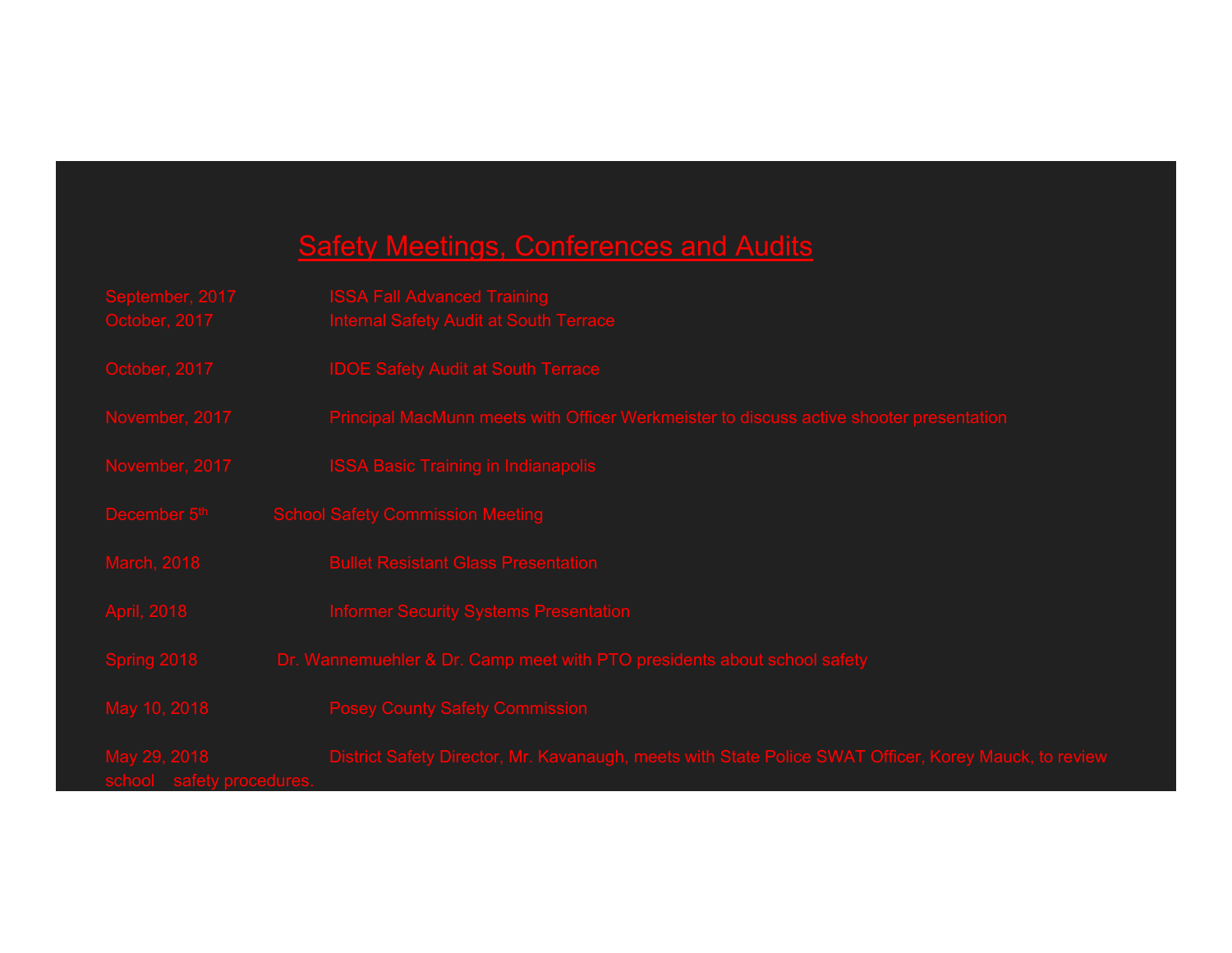## Prevention of Violence Program Staff

Glenn Boyster- Certified School Resource Officer/Sheriff Deputy

Doug Saltzman- Certified School Resource

Youth First Social Worker

#### **FUNDING SOURCES**

Safety Grants- Secured Schools Safety

Safe Haven Grant

United Way Grant

**Evaluation of Project Hoppe (Helping Others Promote Peaceful Environments) & The School Resource Officer: Prevention of Violence Program Metropolitan School District of North Posey County** 

Funding Source: Office of Juvenile Justice and Delinquency Prevention (OJJDP) **Secured School Safety Grant Program** 

**Community Partners: Posey County Community Foundation Posey County Sherriff Department** 

Submitted: June 20, 2017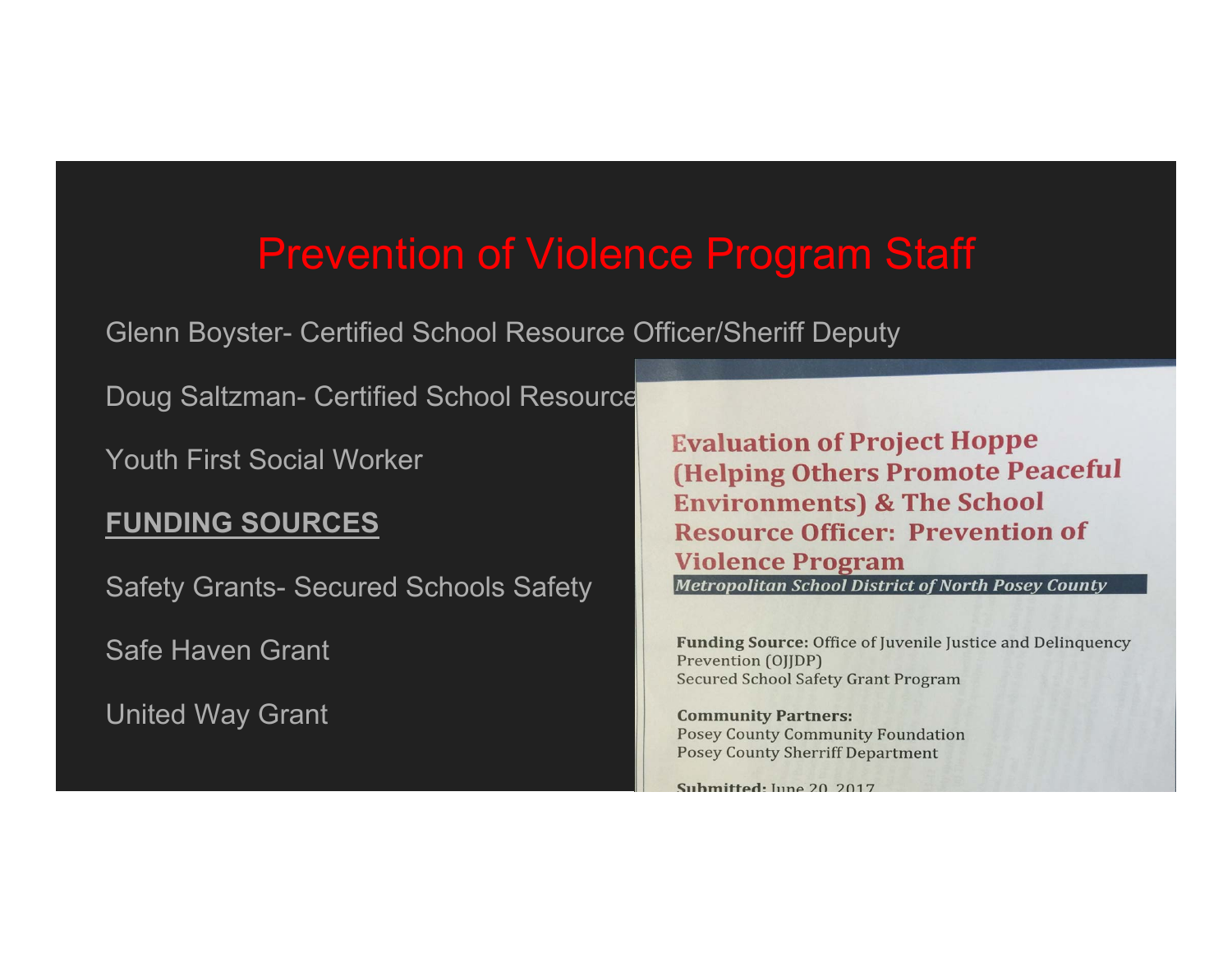#### **Certified School Safety Specialists**

#### **Indiana School Safety Academy:** https://www.doe.in.gov/safety

Mr. Kavanaugh, District School Safety Specialist- recertification September, 2017 Dr. Wannemuehler- Completed certification May 8, 2017

Mrs. Koester- Completed certification May 8, 2017

Mrs. MacMunn- Completed certification May 8, 2017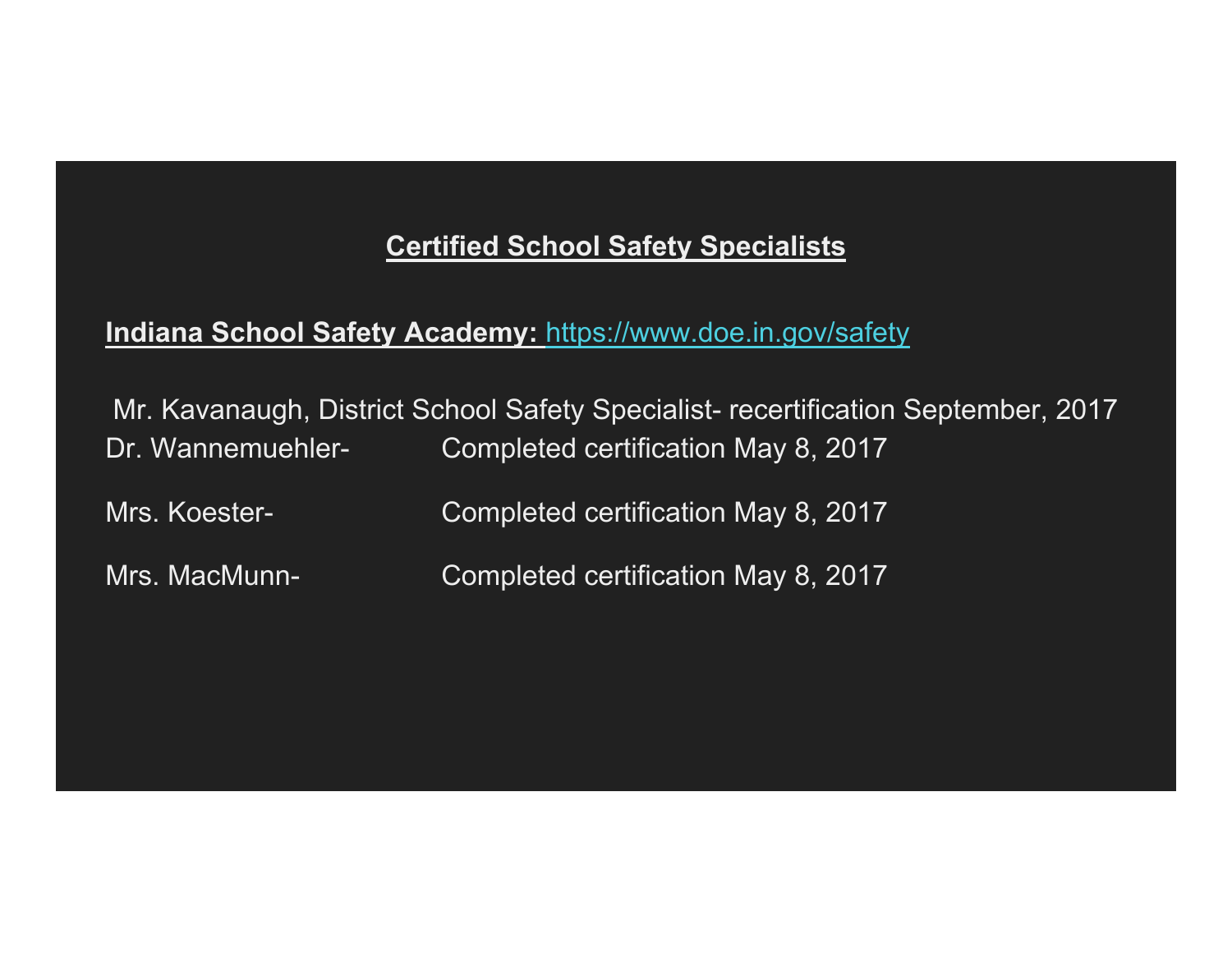#### Evidence Based Mental Heal Prevention Programs Implemented 2017/18 SY

Second Steps Program Challenge Day Rachel's Challenge Big Brothers/Big Sisters Peers Project Bully Prevention Program Why Try Program Life Skills Program Strengthening Families Program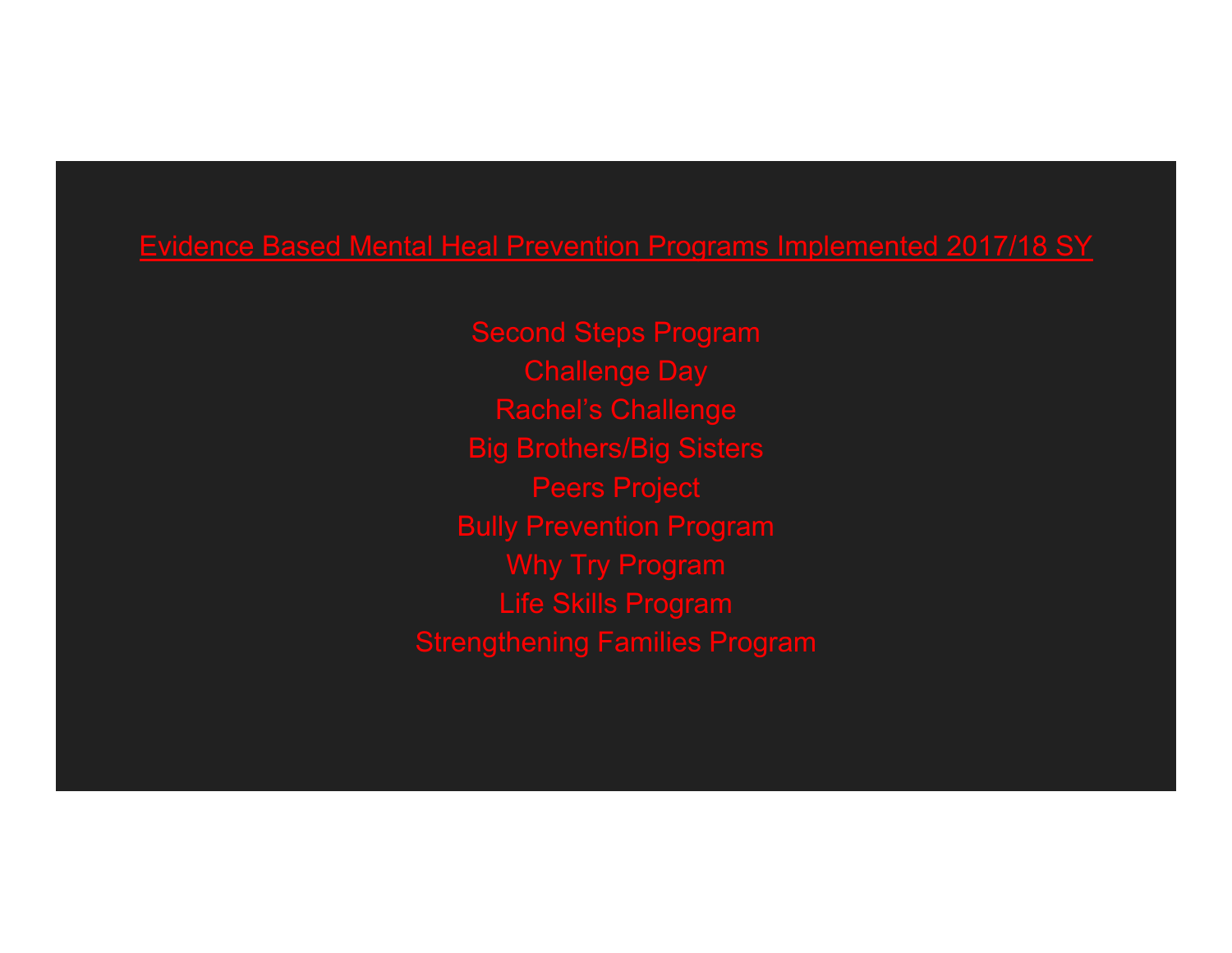## SSSG- Safety Equipment

#### **Safety Equipment**

Dec., 2017 All exterior doors changed to key card entry in elementary buildings. State Police and Sheriff/Deputies given key cards. May, 2018 Doors rekeyed at North Elementary

June, 2018 Installation of safety lock for NPJHS main office door.

2019 SSSG Safety Grant- Security Cameras, Safety Protable Radios, Staff Alert Phone System at North Posey High School and Junior High School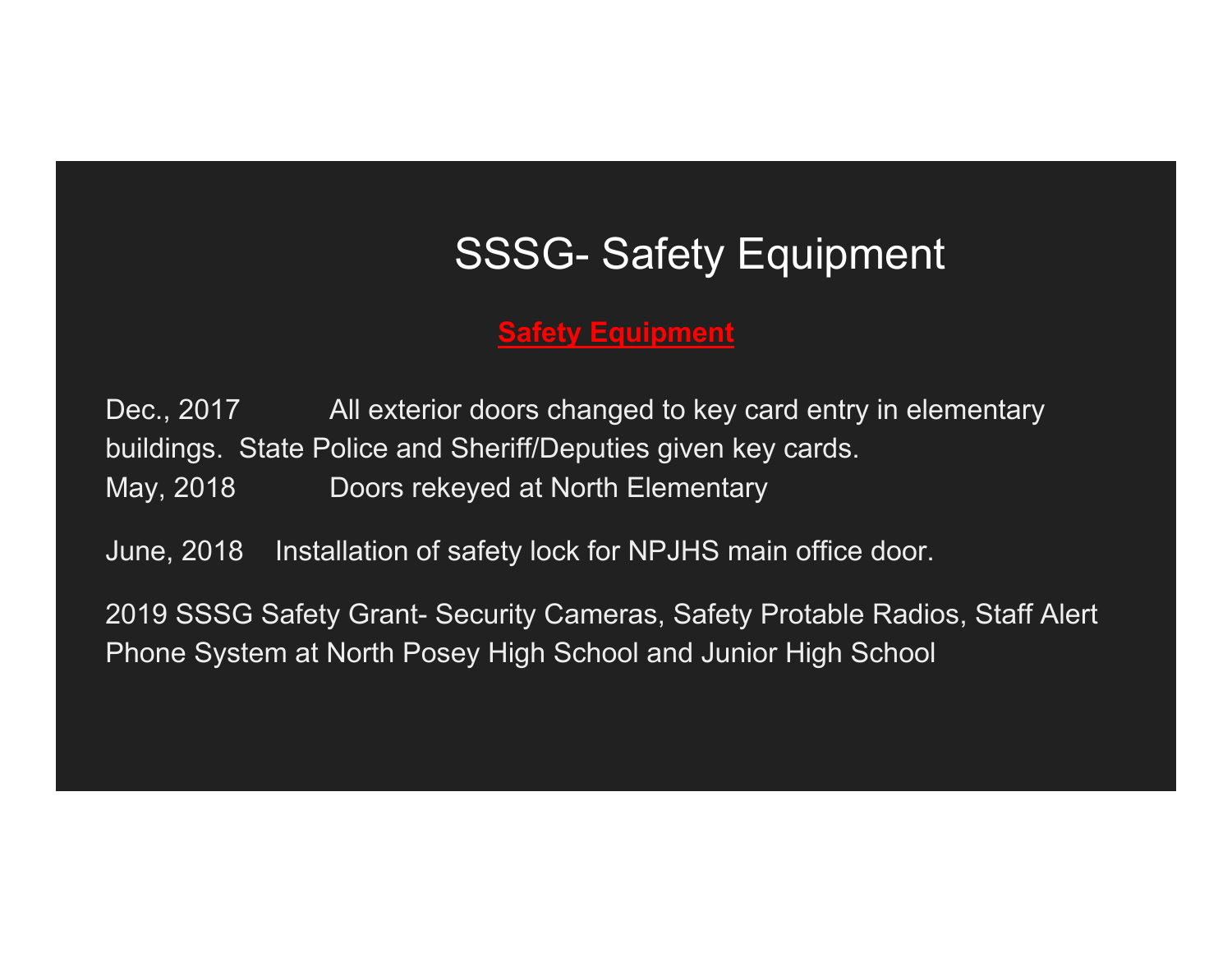## IC 5-2-10 County Wide School Safety Commission

1) Perform a cumulative analysis of school safety needs within the county. (2) Coordinate and make recommendations for the following: (A) Prevention of juvenile offenses and improving the reporting of juvenile offenses within the schools. (B) Proposals for identifying and assessing children who are at high risk of becoming juvenile offenders. (C) Methods to meet the educational needs of children who have been detained as juvenile offenders. (D) Methods to improve communications among agencies that work with children. (E) Methods to improve security and emergency preparedness. (F) Additional equipment or grants for safety plans. (4) Provide assistance to the school safety specialists on the commission and the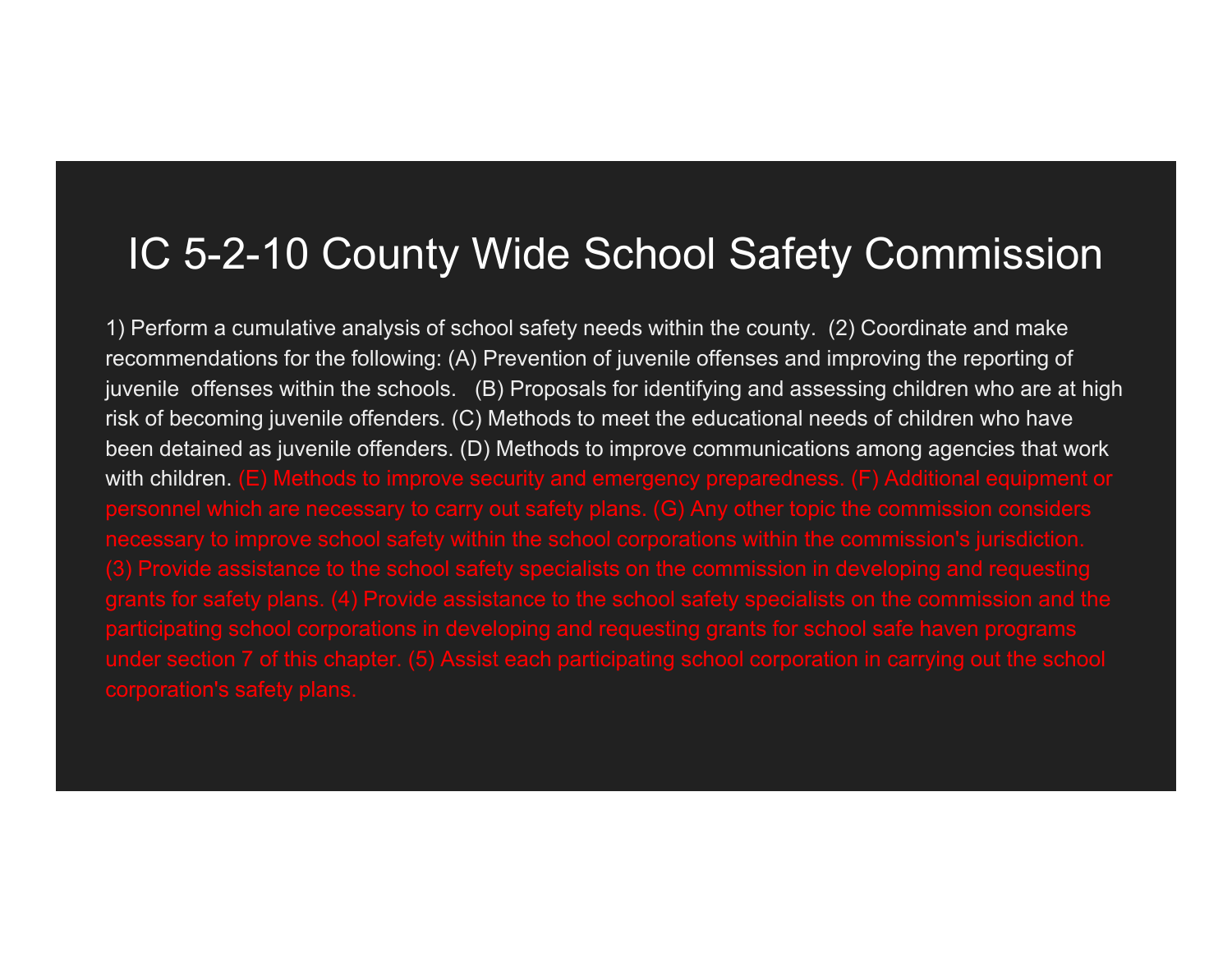# IC 5-2-10 Members of the County School Safety **Commission**

1.School Safety Specialists from each school district

- 2. Juvenile Judge
- 3. Sheriff
- 4. Chief Officer of other law enforcement agency
- 5. Juvenile Probation representative
- 6. Family Services representative
- 7. Indiana State Police representative
- 8. Prosecuting Attorney
- 9 Others selected by the Commission/Fire Departments/First Responders/EMS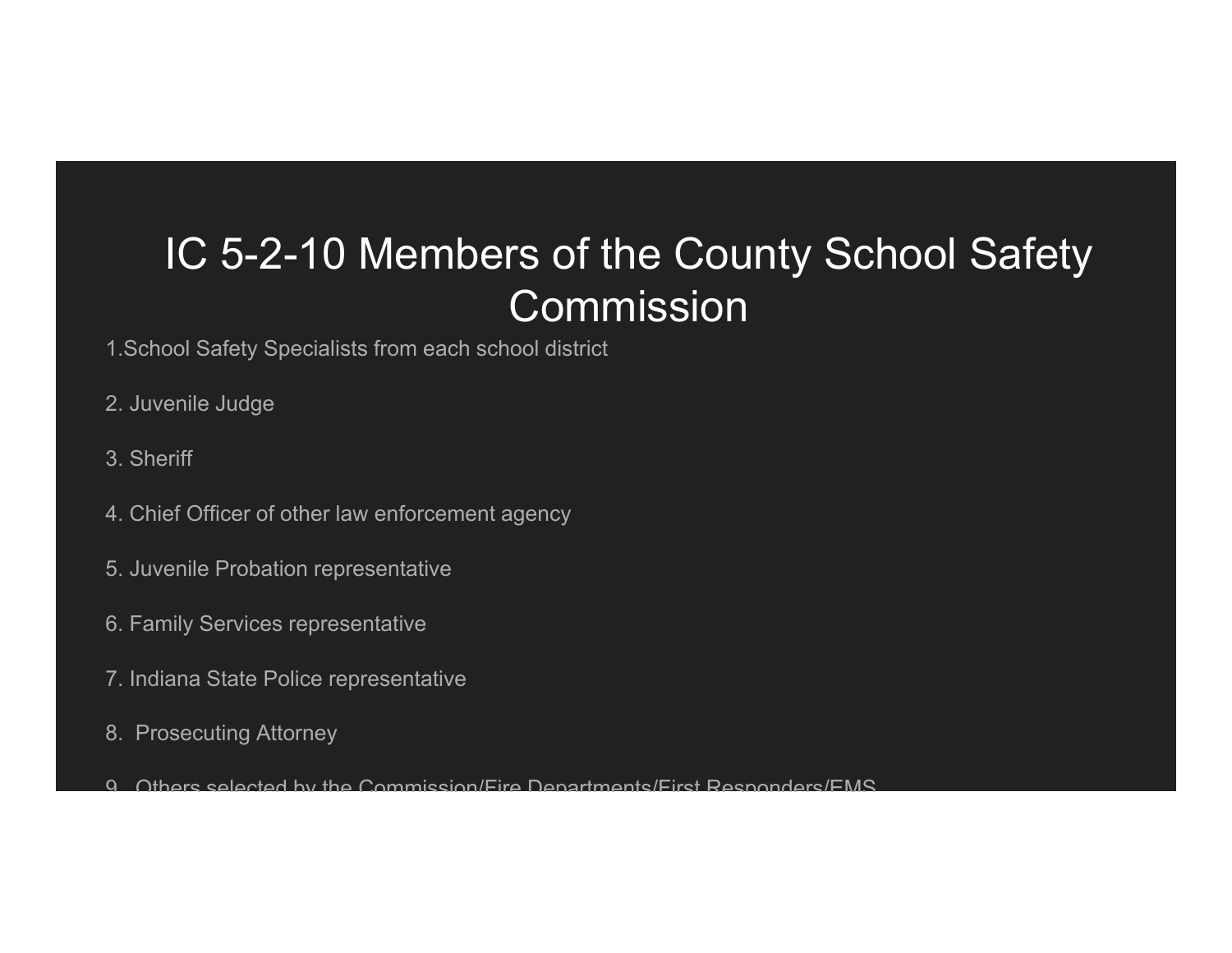## Safety In Our Schools Program- September 2018

Beth Sweeney- Emcee

Collaboration with North Posey PTOs

Participants: County School Districts Administration, Sheriff Department, Youth First and State Police

Purpose: Communicate what is being done at the schools already in regards to trainings, drills, policy and procedure. Additional information- How local law enforcement officials respond to threats, How to effectively report threats, Avoiding social media hysteria, and How to talk to your child about school violence.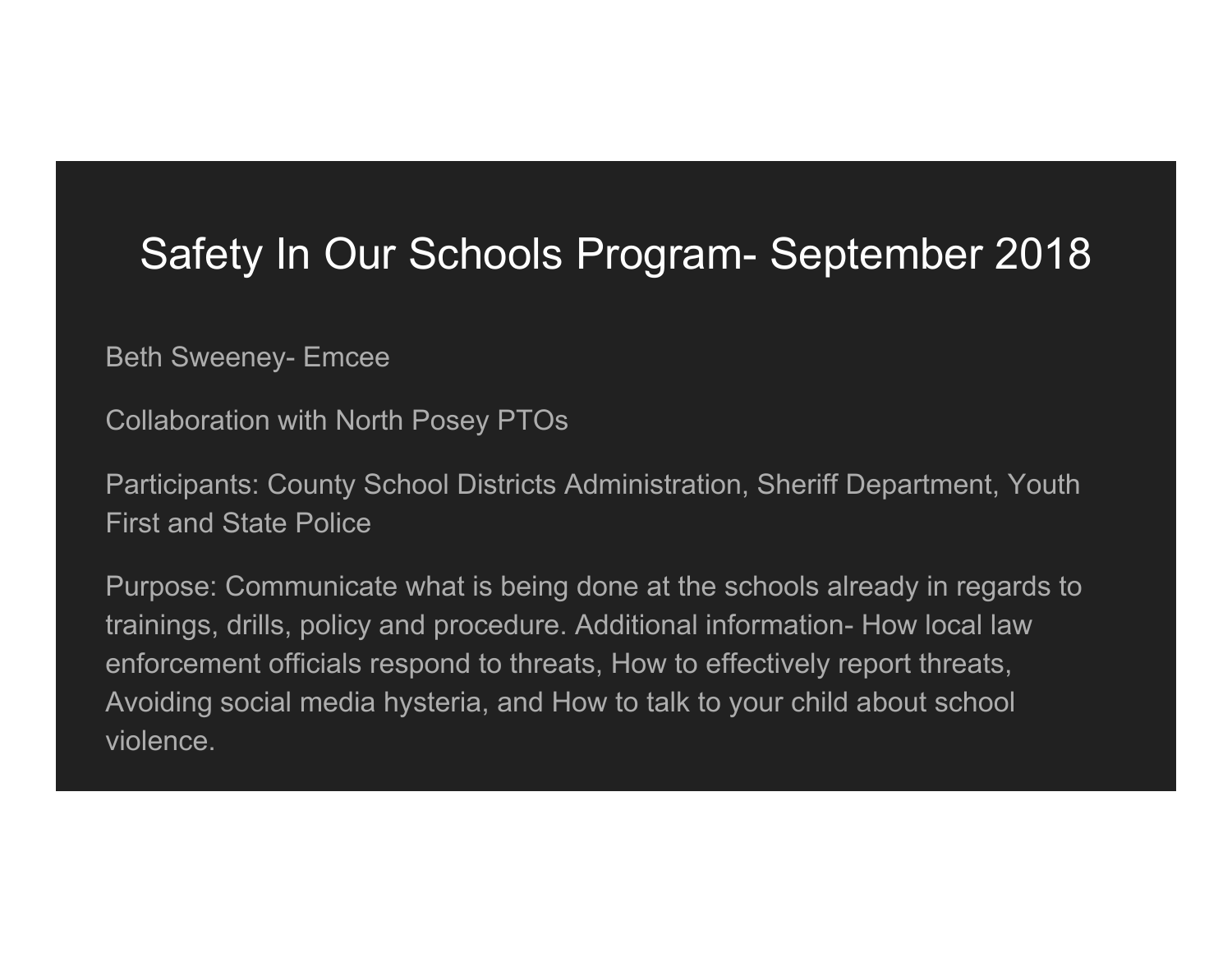## Threat Assessment

https://www.doe.in.gov/sites/default/files/safety/screening.pdf

https://www.doe.in.gov/sites/default/files/safety/1.pdf

https://www.doe.in.gov/sites/default/files/safety/2.pdf

https://www.doe.in.gov/sites/default/files/safety/matrix.pdf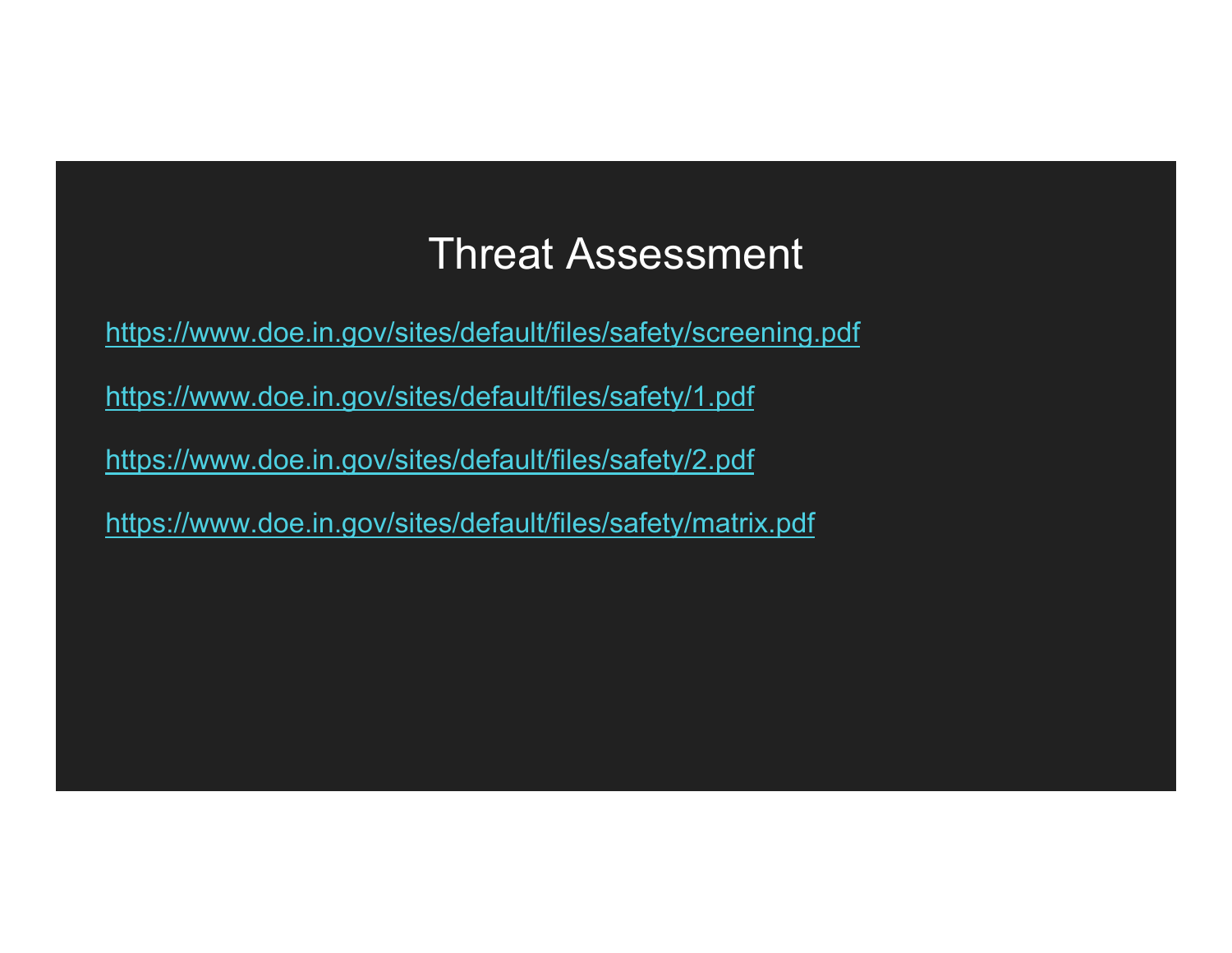# ● Study Committee on Safety Tasks

## DEVELOP ACTIVE SHOOTER COMPREHENSIVE PLAN FOR PREVENTATIVE PROGRAMS AND REACTIONARY DRILLS

> Review/Revise Standard Response Protocol: Run, Hide, Fight ( City of Houston Mayor's Office of Public Safety and Homeland Security/Indiana State Police) Vs. Lockout,Lockdown, Evacuate,Shelter (i love u guys Foundation)

>Develop a Reunification Plan

>Active Shooter Drills/Progression of Drills/Staff/ Student participation?

>Adoption of Threat Assessment Protocol (threat by student or other person)

> Conduct a School District Threat/Risk Assessment (safety audit)